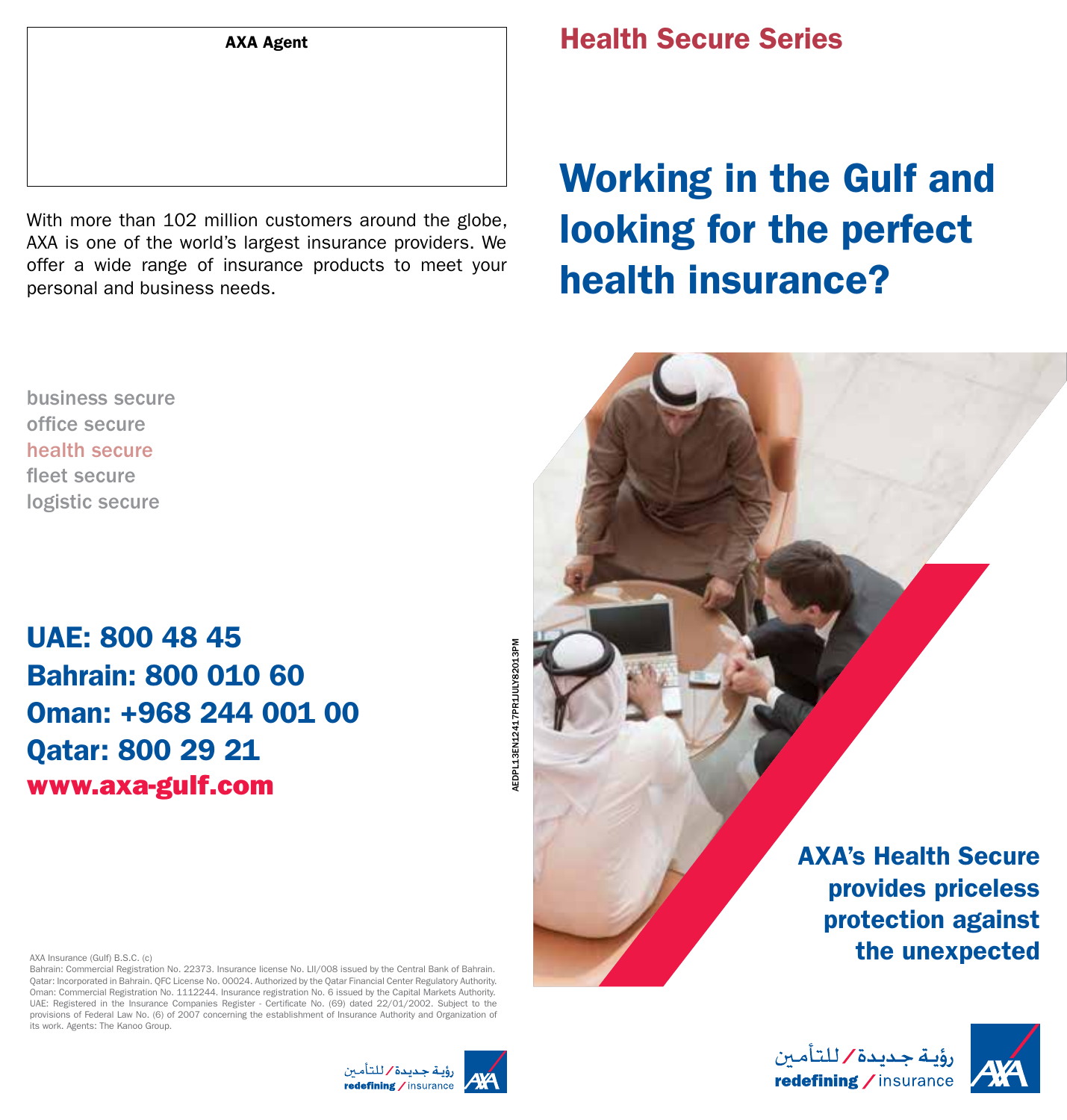

*strikes, you know you'll be covered*

# Health insurance plans designed for businesses working in the Gulf

Whether you work in the Emirates, Bahrain, Oman or Qatar, you'll appreciate that you and your employees are a long way from the benefits of your home country's health service.

That means the standards and ease of medical treatment that you have been used to might simply not be available to you where you live and work today. And any state healthcare that is available free to you may be basic at best!

The success of your business depends upon the health of your employees. Sickness absence is a crucial concern for all employers, especially in the current economic climate. So when it comes to health matters, is your company fully prepared for the unexpected?

#### Consider these very important questions:

- A sudden illness or medical emergency can occur anytime, anywhere – are you and your employees protected or will you just hope for the best?
- **If an employee an existing medical condition, can you afford** treatment for it? And are they covered for it?
- Would your employees be covered for the treatment of injuries sustained in an accident?
- What would happen if an employee fell ill in a region where there are no proper medical facilities?
- **If an employee developed cancer, could they or you afford** the treatment and care costs?
- Does your organisation have access to the best available medical facilities? Could you cover the possibly very substantial costs of the medical treatment that might be urgently needed?

The solution to all these potential problems is right here via the protection of the AXA Health Secure series of private medical insurance plans. These high quality plans have been created specifically for the part of the world in which you live and work.

# Designed to protect you against the unexpected

The Health Secure series of medical insurance plans is specifically created to meet the needs of people living and working in the Gulf states.

Within the AXA Health Secure series there are two plans specially designed for business:

- The Health Secure Standard plan is designed for businesses having up to 10 employees.
- The Health Secure Enhanced plan offers increased benefits for those organisations employing more than 10 employees.

Each plan offers a wide range of options (see pages 7-10) to help you tailor your cover to suit the needs of your company.

From the moment your organisation takes out an AXA Health Secure plan you'll have prompt access to the worldwide AXA network of high quality medical providers.

# Your employees cover details

#### Pre-existing and chronic conditions

The Health Secure plan provides you and your employees with cover for any pre-existing and chronic conditions, from day one, which is sub-limited according to the plan you choose. Health Secure Enhanced provides additional levels of cover for these conditions as standard. It is very important that every employee fully declares any existing medical conditions they have when you apply.

#### In-patient private hospital treatment

Hospital charges incurred during an in-patient hospital stay are covered, giving peace of mind.

#### Out-patient consultations, treatment and diagnostics

Both plans offer full out-patient benefits including cover for general practitioner and specialist consultations, prescribed drugs and dressings and necessary diagnostic tests. You can also benefit from out-patient direct billing, based on the network shown for your plan.

### Cancer cover

Major treatment for cancer is covered in full under the main benefits of Health Secure plans.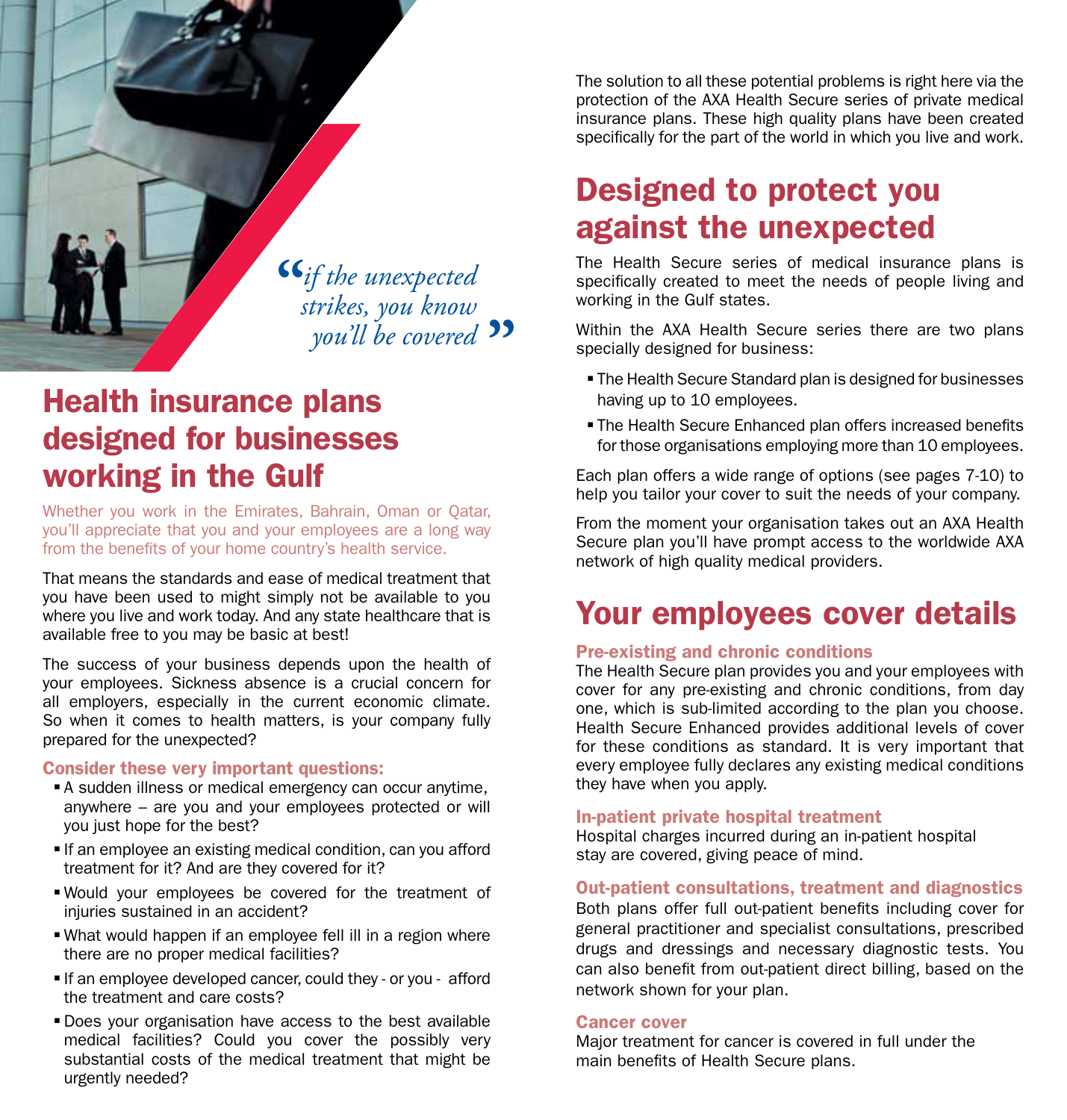# Valuable Additional Benefits

# Health Secure Plan Options



#### Worldwide emergency medical assistance

International Emergency Medical Assistance is available on regional and international plans. Our evacuation and repatriation service is available 24 hours a day, 365 days a year, anywhere in the world. If your employee can't get the treatment needed locally we will arrange to take them to the nearest place where treatment is available.

#### Dental cover

This is available with some Health Secure plans. This will provide you and your employees with routine dental cover, such as routine consultation, extraction, composite and amalgam fillings, root canal treatment, scaling, bridgework, crowns and the treatment of gum disease.

#### Personal Accident cover

This provides a lump sum in the case of accidental death.

#### Telephone support 'Wellbeing' service

This is available with some Health Secure plans. We provide a confidential telephone counselling and support service with around the clock access to English and Arabic and other languages speaking counsellors. This valuable benefit is available to employees and their immediate family members living with them.

### Administration of policies and claims is delivered directly from the UAE

Our team of multinational professionals based in the Gulf will take care of your company's needs within the region.

Disclaimer: This leaflet provides only summary information about coverage. The liability of AXA Insurance (Gulf) B.S.C. (c) does not commence until the Proposal has been accepted and the Premium has been paid. AXA Insurance (Gulf) B.S.C. (c) reserves the right to ask for special terms or decline the Proposal. Please refer to the Policy for full terms, conditions & exclusions. A specimen copy of this Policy is available from any AXA branch office in the Gulf or on our website www.axa-gulf.com.

Depending on where you work, travel to, or wish to receive treatment, we have developed a range of seven Health Secure plan options, organised around three geographical areas, to suit a variety of business requirements.

These Health Secure options are available for both Health Secure Standard and Health Secure Enhanced. Which options you choose will depend upon your company's particular cover requirements.

## INTERNATIONAL COVER – HEALTH SECURE PLANS 1, 2 AND 3

These are our top of the range plans and allow you to choose to have medical treatment in a well-known hospitals in the AGCC or anywhere in the world. (Please note that treatment in the USA is only available under Health Secure Plan 1). In addition you'll receive higher limits on most of the benefits.

#### REGIONAL COVER – HEALTH SECURE PLANS 4, 5 AND 6

Our most popular plans, they cover you for treatment in North Africa and Middle East as well as the major trading nations of the Indian sub-continent and South-East Asia. Where Health Secure 4 features all the key benefits of the international plans, Plans 5 and 6 will provide competitive, comprehensive cover and access to the best medical care available in your country of residence and beyond.

#### LOCAL COVER – HEALTH SECURE PLAN 7

Health Secure 7 is specifically designed for those who want the reassurance of quality health cover plus the security of a substantial overall annual benefit limit for high value treatment at a lower premium. This plan is ideal for those businesses whose employees do not travel extensively outside their country of work.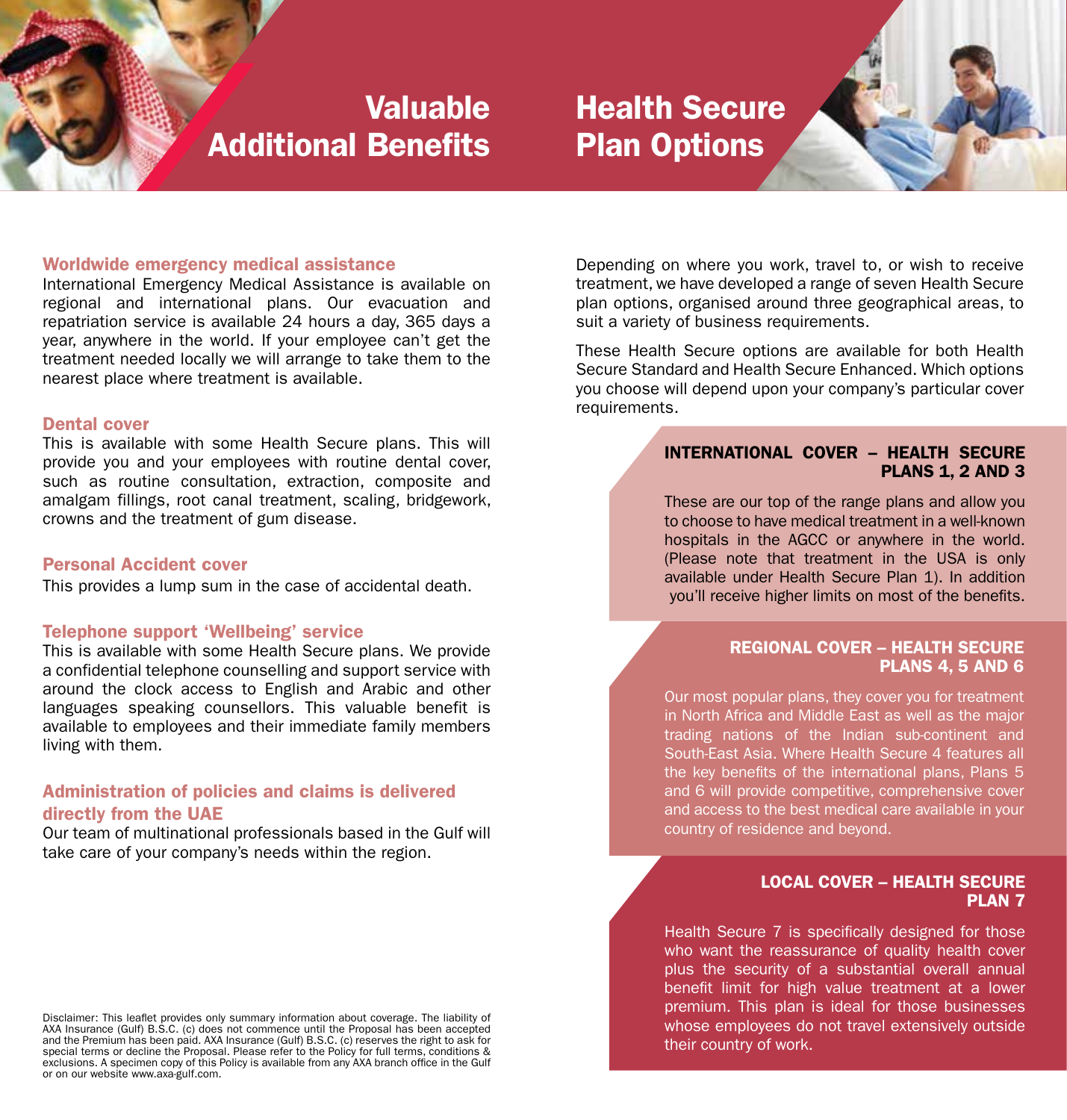# Health Secure Standard Plan benefits at a glance…

|                                                                                                                             |                                                                         | <b>INTERNATIONAL</b>                                           |                                                          |                                                                                                                                                                                                                                                                                                                                                | <b>LOCAL</b>                                             |                                                        |                                                                                                                         |  |  |
|-----------------------------------------------------------------------------------------------------------------------------|-------------------------------------------------------------------------|----------------------------------------------------------------|----------------------------------------------------------|------------------------------------------------------------------------------------------------------------------------------------------------------------------------------------------------------------------------------------------------------------------------------------------------------------------------------------------------|----------------------------------------------------------|--------------------------------------------------------|-------------------------------------------------------------------------------------------------------------------------|--|--|
| <b>Benefits</b>                                                                                                             | <b>Health</b><br>Secure 1                                               | <b>Health</b><br><b>Secure 2</b>                               | <b>Health</b><br>Secure 3                                | <b>Health</b>                                                                                                                                                                                                                                                                                                                                  | <b>Health</b>                                            | <b>Health</b>                                          | <b>Health</b><br>Secure <sub>7</sub>                                                                                    |  |  |
| Area of cover                                                                                                               | Worldwide                                                               | Worldwide Excluding USA                                        |                                                          | Secure 4<br><b>Secure 5</b><br>Secure 6<br>A.G.C.C: Arabian Gulf Co-operation Council member<br>countries being Saudi Arabia, Kuwait, Bahrain, Qatar,<br>UAE, Oman and Jordan, plus Iran, Lebanon, Syria,<br>Egypt, Tunisia, Morocco, Algeria, India, Pakistan, Sri<br>Lanka, Bangladesh, Korea, the Philippines, Indonesia,<br>Nepal & Bhutan |                                                          |                                                        | One of the Arabian<br><b>Gulf Co-operation</b><br>Council member<br>countries being<br>Bahrain, Qatar,<br>UAE and Oman. |  |  |
| <b>Yearly Maximum</b>                                                                                                       | Dhs/QAR<br>10,000,000,<br>OMR/BD<br>1.000.000                           | Dhs/QAR<br>7,500,000,<br>OMR/BD<br>750,000                     | Dhs/QAR<br>5,000,000,<br>OMR/BD<br>500,000               | Dhs/QAR<br>2,500,000,<br>OMR/BD<br>250,000                                                                                                                                                                                                                                                                                                     | Dhs/QAR<br>1,000,000,<br>OMR/BD<br>100,000               | Dhs/QAR<br>500,000,<br>OMR/BD 50,000                   | Dhs/QAR<br>250,000,<br>OMR/BD 25,000                                                                                    |  |  |
| Outside area of<br>cover up to                                                                                              | Not required for<br>worldwide cover                                     | Worldwide,<br>Up to Dhs/QAR<br>750,000,<br>OMR/BD 75,000       | Worldwide,<br>Up to Dhs/QAR<br>500.000.<br>OMR/BD 50,000 | Worldwide,<br>Up to Dhs/QAR<br>250,000,<br>OMR/BD 25,000                                                                                                                                                                                                                                                                                       | Worldwide,<br>Up to Dhs/QAR<br>100,000,<br>OMR/BD 10,000 | Worldwide,<br>Up to Dhs/QAR<br>50,000,<br>OMR/BD 5,000 | No benefit                                                                                                              |  |  |
| Daily accommodation<br>charges                                                                                              | Included                                                                |                                                                |                                                          |                                                                                                                                                                                                                                                                                                                                                |                                                          |                                                        |                                                                                                                         |  |  |
| Parent accommodation<br>up to (per night)                                                                                   | Dhs/QAR 1,000, OMR/BD 100 per night                                     |                                                                |                                                          |                                                                                                                                                                                                                                                                                                                                                |                                                          | Dhs/QAR 500, OMR/BD 50 per night                       |                                                                                                                         |  |  |
| Cash benefit                                                                                                                | Dhs/QAR 1,000, OMR/BD 100 per night<br>Dhs/QAR 500, OMR/BD 50 per night |                                                                |                                                          |                                                                                                                                                                                                                                                                                                                                                |                                                          |                                                        |                                                                                                                         |  |  |
| In-patient Direct<br><b>Billing</b>                                                                                         | Included                                                                |                                                                |                                                          |                                                                                                                                                                                                                                                                                                                                                |                                                          |                                                        |                                                                                                                         |  |  |
| Applicable in-patient<br>direct billing network                                                                             |                                                                         | <b>STAR Plus &amp; International Directory</b><br>of Hospitals |                                                          | STAR & International Directory of Hospitals                                                                                                                                                                                                                                                                                                    |                                                          |                                                        | Diamond                                                                                                                 |  |  |
| <b>GP and Specialist</b><br>consultation charges                                                                            | Included                                                                |                                                                |                                                          |                                                                                                                                                                                                                                                                                                                                                |                                                          |                                                        |                                                                                                                         |  |  |
| Courses of<br>physiotherapy up to                                                                                           | <b>Included</b>                                                         |                                                                |                                                          |                                                                                                                                                                                                                                                                                                                                                |                                                          |                                                        |                                                                                                                         |  |  |
| Complementary<br>therapy up to Includes<br>courses of chiropractic<br>treatment and<br>osteopathy. Alternative<br>treatment | Dhs/QAR 5,000,<br>OMR/BD 500 in<br>aggregate                            | Dhs/QAR 4,000,<br><b>OMR/BD 400</b><br>in aggregate            | No benefit                                               | Dhs/QAR<br>3,000,<br><b>OMR/BD 300</b><br>in aggregate                                                                                                                                                                                                                                                                                         | No benefit                                               |                                                        |                                                                                                                         |  |  |
| Per visit deductible<br>(excess) applicable<br>to all out-patient<br>claims. This<br>applies before any<br>co-insurance.    | Nil                                                                     | Dhs/QAR 150,<br>OMR/BD 15                                      | Dhs/QAR 100,<br>OMR/BD 10                                | Dhs/QAR 50,<br>OMR/BD 5                                                                                                                                                                                                                                                                                                                        | Dhs/QAR 100,<br>OMR/BD 10                                | Dhs/QAR 50,<br>OMR/BD 5                                | Dhs/QAR 25,<br><b>OMR/BD 2.5</b>                                                                                        |  |  |
| Out-patient direct<br>billing (only available<br>within the A.G.C.C.)                                                       | Included                                                                |                                                                |                                                          |                                                                                                                                                                                                                                                                                                                                                |                                                          |                                                        |                                                                                                                         |  |  |
| Applicable outpatient<br>direct billing network                                                                             | <b>STAR Plus</b>                                                        |                                                                |                                                          | <b>STAR</b><br><b>Diamond</b>                                                                                                                                                                                                                                                                                                                  |                                                          |                                                        | Crystal                                                                                                                 |  |  |
| Health screen<br>up to                                                                                                      | Dhs/QAR 3,000,<br><b>OMR/BD 300</b>                                     | Dhs/QAR 1,000,<br><b>OMR/BD 100</b>                            | No benefit                                               | Dhs/QAR 500,<br>OMR/BD 50                                                                                                                                                                                                                                                                                                                      | No benefit                                               |                                                        |                                                                                                                         |  |  |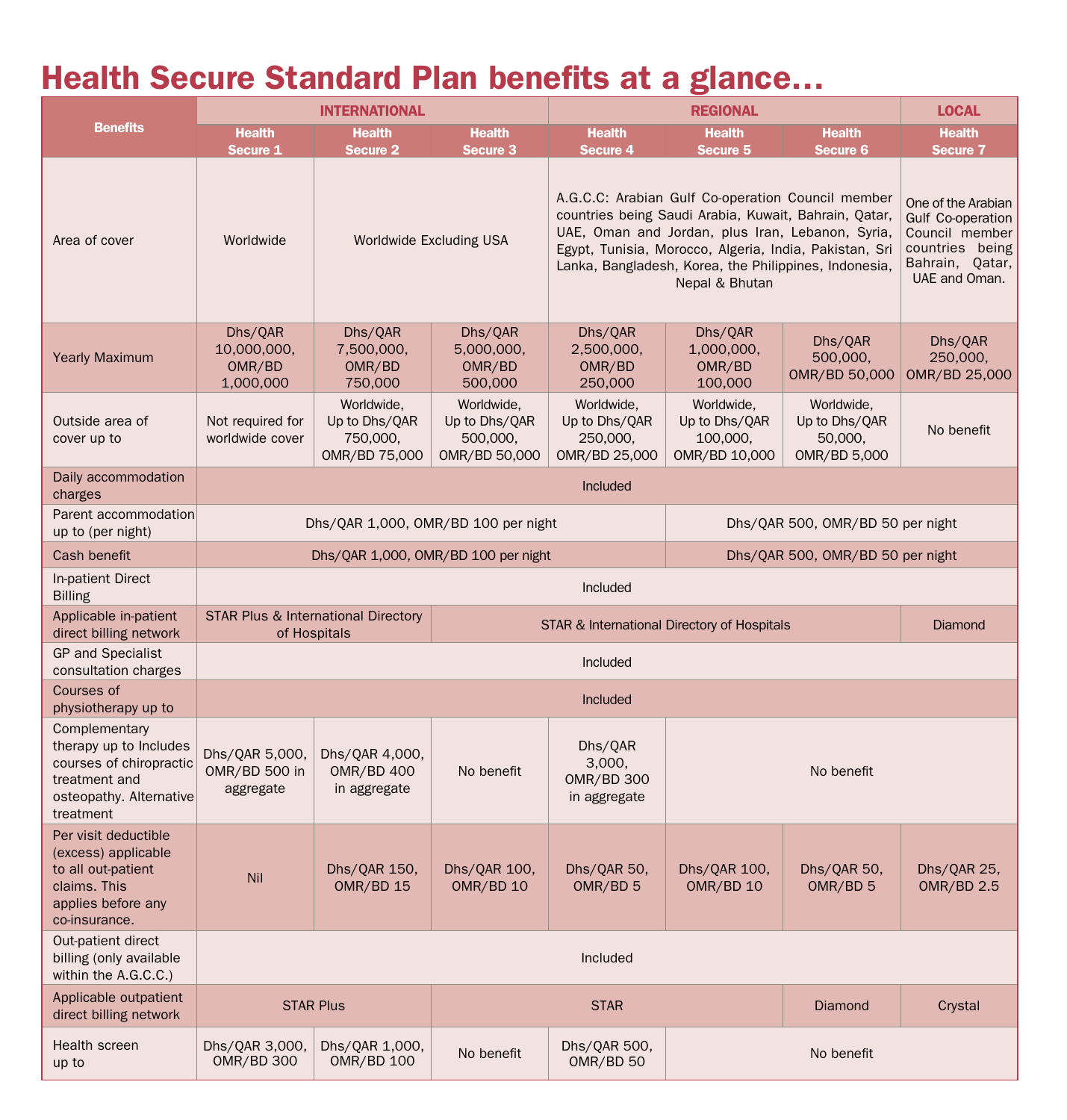| <b>Benefits</b>                                                                                      | <b>INTERNATIONAL</b>                                                                                                            |                                                                                                                                                      |                                                                                             | <b>REGIONAL</b>                                                                                                                |                                                                                                 |                                                                                                 | <b>LOCAL</b>                                                                                    |  |
|------------------------------------------------------------------------------------------------------|---------------------------------------------------------------------------------------------------------------------------------|------------------------------------------------------------------------------------------------------------------------------------------------------|---------------------------------------------------------------------------------------------|--------------------------------------------------------------------------------------------------------------------------------|-------------------------------------------------------------------------------------------------|-------------------------------------------------------------------------------------------------|-------------------------------------------------------------------------------------------------|--|
|                                                                                                      | <b>Health</b><br>Secure 1                                                                                                       | <b>Health</b><br><b>Secure 2</b>                                                                                                                     | <b>Health</b><br>Secure 3                                                                   | <b>Health</b><br><b>Secure 4</b>                                                                                               | <b>Health</b><br><b>Secure 5</b>                                                                | <b>Health</b><br>Secure 6                                                                       | <b>Health</b><br>Secure <sub>7</sub>                                                            |  |
| Pre-existing conditions<br>(including preexisting<br>chronic conditions)<br>up to                    | Dhs/QAR 5,000,<br><b>OMR/BD 500</b>                                                                                             | Dhs/QAR 5,000,<br><b>OMR/BD 500</b>                                                                                                                  | Dhs/QAR 5,000,<br><b>OMR/BD 500</b>                                                         | Dhs/QAR 2,500,<br><b>OMR/BD 250</b>                                                                                            | Dhs/QAR 2,500,<br><b>OMR/BD 250</b>                                                             | Dhs/QAR 2,500,<br><b>OMR/BD 250</b>                                                             | Dhs/QAR 1,500,<br><b>OMR/BD 150</b>                                                             |  |
| Non pre-existing<br>chronic conditions.<br>arising and diagnosed<br>after policy inception,<br>up to | Dhs/QAR<br>100,000,<br>OMR/BD 10,000                                                                                            | Dhs/QAR<br>60,000.<br>OMR/BD 6,000                                                                                                                   | Dhs/QAR<br>40,000.<br>OMR/BD 4,000                                                          | Dhs/QAR<br>25,000,<br>OMR/BD 2,500                                                                                             | Dhs/QAR<br>15,000,<br>OMR/BD 1,500                                                              | Dhs/QAR<br>10,000,<br>OMR/BD 1,000                                                              | Dhs/QAR 5,000,<br><b>OMR/BD 500</b>                                                             |  |
| Oral and maxillofacial<br>surgery                                                                    |                                                                                                                                 |                                                                                                                                                      |                                                                                             | Included                                                                                                                       |                                                                                                 |                                                                                                 |                                                                                                 |  |
| Nursing at home                                                                                      |                                                                                                                                 |                                                                                                                                                      |                                                                                             | Included                                                                                                                       |                                                                                                 |                                                                                                 |                                                                                                 |  |
| Ambulance transport                                                                                  |                                                                                                                                 |                                                                                                                                                      |                                                                                             | Included                                                                                                                       |                                                                                                 |                                                                                                 |                                                                                                 |  |
| International<br><b>Emergency Medical</b><br>Assistance                                              |                                                                                                                                 |                                                                                                                                                      |                                                                                             | Included                                                                                                                       |                                                                                                 |                                                                                                 | No benefit                                                                                      |  |
| Psychiatric<br>treatment up to                                                                       | Dhs/QAR<br>15,000,<br>OMR/BD 1,500<br>(A co-insurance<br>of 30% applies<br>to this benefit.)                                    | Dhs/QAR<br>10,000,<br>OMR/BD 1,000<br>(A coinsurance<br>of 30% applies<br>to this benefit.)                                                          | Dhs/QAR<br>10,000,<br>OMR/BD 1,000<br>(A coinsurance<br>of 30% applies<br>to this benefit.) | Dhs/QAR<br>5,000,<br><b>OMR/BD 500</b><br>(A coinsurance<br>of 30% applies<br>to this benefit.)                                | Dhs/QAR<br>5,000,<br><b>OMR/BD 500</b><br>(A coinsurance<br>of 30% applies<br>to this benefit.) | Dhs/QAR<br>5,000,<br><b>OMR/BD 500</b><br>(A coinsurance<br>of 30% applies<br>to this benefit.) | Dhs/QAR<br>5,000,<br><b>OMR/BD 500</b><br>(A coinsurance<br>of 30% applies<br>to this benefit.) |  |
| Accidental damage<br>to teeth                                                                        | Included                                                                                                                        |                                                                                                                                                      |                                                                                             |                                                                                                                                |                                                                                                 |                                                                                                 |                                                                                                 |  |
| Pre and post-natal<br>complications                                                                  |                                                                                                                                 |                                                                                                                                                      |                                                                                             | Included $-12$ month waiting period                                                                                            |                                                                                                 |                                                                                                 |                                                                                                 |  |
| Normal Pregnancy,<br>Childbirth (Delivery)<br>and medically<br>necessary Caesarean<br>section up to  | OMR/BD 5,000<br>12 Month<br><b>Waiting period</b>                                                                               | Dhs/QAR 50,000, Dhs/QAR 40,000, Dhs/QAR 25,000, Dhs/QAR 25,000, Dhs/QAR 15,000, Dhs/QAR 15,000,<br>OMR/BD 4,000<br>12 Month<br><b>Waiting period</b> | OMR/BD 2,500<br>12 Month<br><b>Waiting period</b>                                           | OMR/BD 2,500<br>12 Month<br><b>Waiting period</b>                                                                              | OMR/BD 1,500<br>12 Month<br><b>Waiting period</b>                                               | OMR/BD 1,500<br>12 Month<br><b>Waiting period</b>                                               | No benefit                                                                                      |  |
| Vaccinations for<br>children up to                                                                   | Dhs/QAR 3,000,<br>OR/BD 300<br>Age: 6 years                                                                                     | Dhs/QAR 2,000,<br>OR/BD 200<br>Age: 6 years                                                                                                          | Dhs/QAR 1,000,<br>OR/BD 100<br>Age: 6 years                                                 | Dhs/QAR 1,000,<br>OR/BD 100<br>Age: 6 years                                                                                    | No benefit                                                                                      |                                                                                                 |                                                                                                 |  |
| <b>Routine Dental</b><br>Care up to                                                                  | Dhs/QAR 5,000,<br><b>OMR/BD 500</b><br>9 month<br><b>Waiting period</b><br>A co-insurance of<br>20% applies to<br>this benefit. | Dhs/QAR 4,000,<br><b>OMR/BD 400</b><br>9 month<br><b>Waiting period</b><br>A coinsurance<br>of 20% applies<br>to this benefit.                       | No benefit                                                                                  | Dhs/QAR 3,000,<br><b>OMR/BD 300</b><br>9 month<br><b>Waiting period</b><br>A coinsurance<br>of 20% applies<br>to this benefit. | No benefit                                                                                      |                                                                                                 |                                                                                                 |  |
| Ancillary<br>equipment                                                                               | Dhs/QAR 1000,<br><b>OMR/BD 100</b>                                                                                              | Dhs/QAR 500,<br>OMR/BD 50                                                                                                                            | Dhs/QAR 500,<br>OMR/BD 50                                                                   | Dhs/QAR 500,<br>OMR/BD 50                                                                                                      | Dhs/QAR 500,<br>No benefit<br>OMR/BD 50                                                         |                                                                                                 |                                                                                                 |  |
| Wellbeing                                                                                            | Included                                                                                                                        |                                                                                                                                                      |                                                                                             |                                                                                                                                | No benefit                                                                                      |                                                                                                 |                                                                                                 |  |
| <b>Personal Accident</b>                                                                             | Dhs/QAR<br>150,000,<br>OMR/BD 15,000                                                                                            | Dhs/QAR<br>125,000,<br>OMR/BD 12,500                                                                                                                 | Dhs/QAR<br>100.000.<br>OMR/BD 10,000                                                        | Dhs/QAR<br>75,000,<br>OMR/BD 7,500                                                                                             | Dhs/QAR<br>50,000,<br>OMR/BD 5,000                                                              | Dhs/QAR<br>40,000.<br>OMR/BD 4,000                                                              | Dhs/QAR<br>25,000.<br>OMR/BD2,500                                                               |  |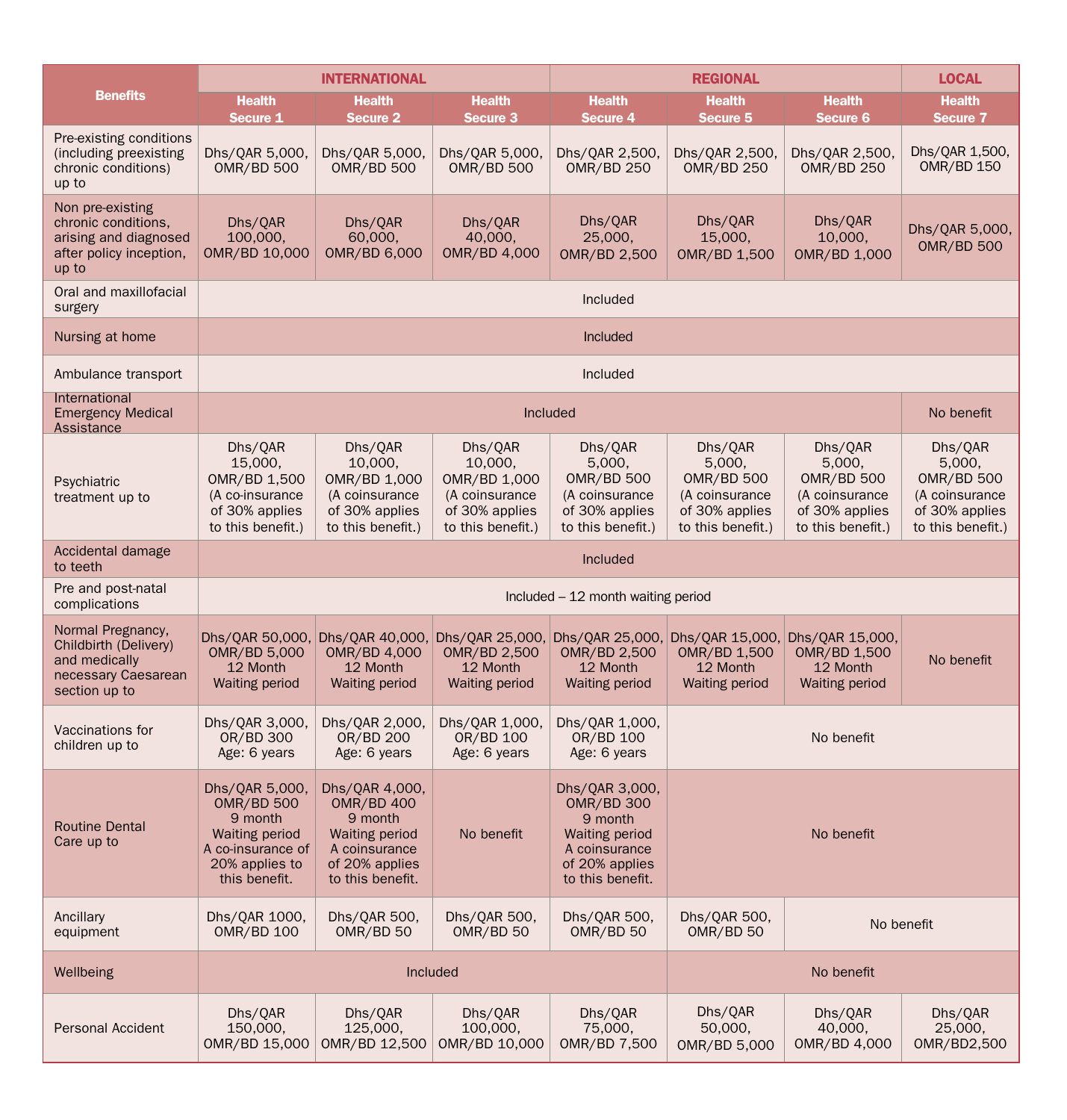# Health Secure Enhanced Plan benefits at a glance…

| <b>Benefits</b>                                                                                                             | <b>INTERNATIONAL</b>                                                                                          |                                                                    |                                                          | <b>REGIONAL</b>                                          |                                                                                                                                                                                                                                                                                                                                                       |                                                        | <b>LOCAL</b>                         |  |  |
|-----------------------------------------------------------------------------------------------------------------------------|---------------------------------------------------------------------------------------------------------------|--------------------------------------------------------------------|----------------------------------------------------------|----------------------------------------------------------|-------------------------------------------------------------------------------------------------------------------------------------------------------------------------------------------------------------------------------------------------------------------------------------------------------------------------------------------------------|--------------------------------------------------------|--------------------------------------|--|--|
|                                                                                                                             | <b>Health</b>                                                                                                 | <b>Health</b>                                                      | <b>Health</b>                                            | <b>Health</b>                                            | <b>Health</b>                                                                                                                                                                                                                                                                                                                                         | <b>Health</b>                                          | <b>Health</b><br>Secure <sub>7</sub> |  |  |
| Area of cover                                                                                                               | Worldwide                                                                                                     | Secure 1<br><b>Secure 2</b><br>Secure 3<br>Worldwide Excluding USA |                                                          |                                                          | Secure 4<br><b>Secure 5</b><br><b>Secure 6</b><br>A.G.C.C: Arabian Gulf Co-operation Council member<br>countries being Saudi Arabia, Kuwait, Bahrain, Qatar,<br>UAE, Oman and Jordan, plus Iran, Lebanon, Syria, Egypt,<br>Tunisia, Morocco, Algeria, India, Pakistan, Sri Lanka,<br>Bangladesh, Korea, the Philippines, Indonesia, Nepal<br>& Bhutan |                                                        |                                      |  |  |
| <b>Yearly Maximum</b>                                                                                                       | Dhs/QAR<br>10,000,000,<br>OMR/BD<br>1,000,000                                                                 | Dhs/QAR<br>7,500,000,<br>OMR/BD<br>750,000                         | Dhs/QAR<br>5,000,000,<br>OMR/BD<br>500,000               | Dhs/QAR<br>2,500,000,<br>OMR/BD<br>250,000               | Dhs/QAR<br>1,000,000,<br>OMR/BD<br>100,000                                                                                                                                                                                                                                                                                                            | Dhs/QAR<br>500,000,<br>OMR/BD 50,000                   | Dhs/QAR 250,000,<br>OMR/BD 25,000    |  |  |
| Outside area of<br>cover up to                                                                                              | Not required for<br>worldwide cover                                                                           | Worldwide,<br>Up to Dhs/QAR<br>750,000,<br>OMR/BD 75,000           | Worldwide,<br>Up to Dhs/QAR<br>500,000,<br>OMR/BD 50,000 | Worldwide,<br>Up to Dhs/QAR<br>250,000,<br>OMR/BD 25,000 | Worldwide,<br>Up to Dhs/QAR<br>100,000,<br>OMR/BD 10,000                                                                                                                                                                                                                                                                                              | Worldwide.<br>Up to Dhs/QAR<br>50,000.<br>OMR/BD 5,000 | No benefit                           |  |  |
| Daily accommodation<br>charges                                                                                              | Included                                                                                                      |                                                                    |                                                          |                                                          |                                                                                                                                                                                                                                                                                                                                                       |                                                        |                                      |  |  |
| Parent accommodation<br>up to (per night)                                                                                   | Dhs/QAR 1,000, OMR/BD 100 per night<br>Dhs/QAR 500, OMR/BD 50 per night                                       |                                                                    |                                                          |                                                          |                                                                                                                                                                                                                                                                                                                                                       |                                                        |                                      |  |  |
| Cash benefit                                                                                                                | Dhs/QAR 1,000, OMR/BD 100 per night<br>Dhs/QAR 500, OMR/BD 50 per night                                       |                                                                    |                                                          |                                                          |                                                                                                                                                                                                                                                                                                                                                       |                                                        |                                      |  |  |
| In-patient Direct<br><b>Billing</b>                                                                                         | Included                                                                                                      |                                                                    |                                                          |                                                          |                                                                                                                                                                                                                                                                                                                                                       |                                                        |                                      |  |  |
| Applicable in-patient<br>direct billing network                                                                             | <b>STAR Plus &amp; International Directory</b><br>STAR & International Directory of Hospitals<br>of Hospitals |                                                                    |                                                          |                                                          |                                                                                                                                                                                                                                                                                                                                                       |                                                        | Diamond                              |  |  |
| <b>GP</b> and Specialist<br>consultation charges                                                                            | Included                                                                                                      |                                                                    |                                                          |                                                          |                                                                                                                                                                                                                                                                                                                                                       |                                                        |                                      |  |  |
| Courses of<br>physiotherapy up to                                                                                           | Included                                                                                                      |                                                                    |                                                          |                                                          |                                                                                                                                                                                                                                                                                                                                                       |                                                        |                                      |  |  |
| Complementary<br>therapy up to Includes<br>courses of chiropractic<br>treatment and<br>osteopathy. Alternative<br>treatment | Dhs/QAR 5,000,<br>OMR/BD 500 in<br>aggregate                                                                  | Dhs/QAR 4,000,<br><b>OMR/BD 400</b><br>in aggregate                | No benefit                                               | Dhs/QAR 3,000,<br><b>OMR/BD 300</b><br>in aggregate      | No benefit                                                                                                                                                                                                                                                                                                                                            |                                                        |                                      |  |  |
| Per visit deductible<br>(excess) applicable<br>to all out-patient<br>claims. This<br>applies before any<br>co-insurance.    | Nil                                                                                                           | Dhs/QAR 150,<br>OMR/BD 15                                          | Dhs/QAR 100,<br>OMR/BD 10                                | Dhs/QAR 50.<br>OMR/BD <sub>5</sub>                       | Dhs/QAR 100.<br>OMR/BD 10                                                                                                                                                                                                                                                                                                                             | Dhs/QAR 50,<br>OMR/BD <sub>5</sub>                     | Dhs/QAR 25,<br><b>OMR/BD 2.5</b>     |  |  |
| Out-patient direct<br>billing (only available<br>within the A.G.C.C.)                                                       | Included                                                                                                      |                                                                    |                                                          |                                                          |                                                                                                                                                                                                                                                                                                                                                       |                                                        |                                      |  |  |
| Applicable outpatient<br>direct billing network                                                                             | <b>STAR Plus</b>                                                                                              |                                                                    |                                                          | <b>STAR</b>                                              |                                                                                                                                                                                                                                                                                                                                                       | Diamond                                                | Crystal                              |  |  |
| Health screen<br>up to                                                                                                      | Dhs/QAR 3,000,<br><b>OMR/BD 300</b>                                                                           | Dhs/QAR 1,000,<br><b>OMR/BD 100</b>                                | No benefit                                               | Dhs/QAR 500,<br>OMR/BD 50                                | No benefit                                                                                                                                                                                                                                                                                                                                            |                                                        |                                      |  |  |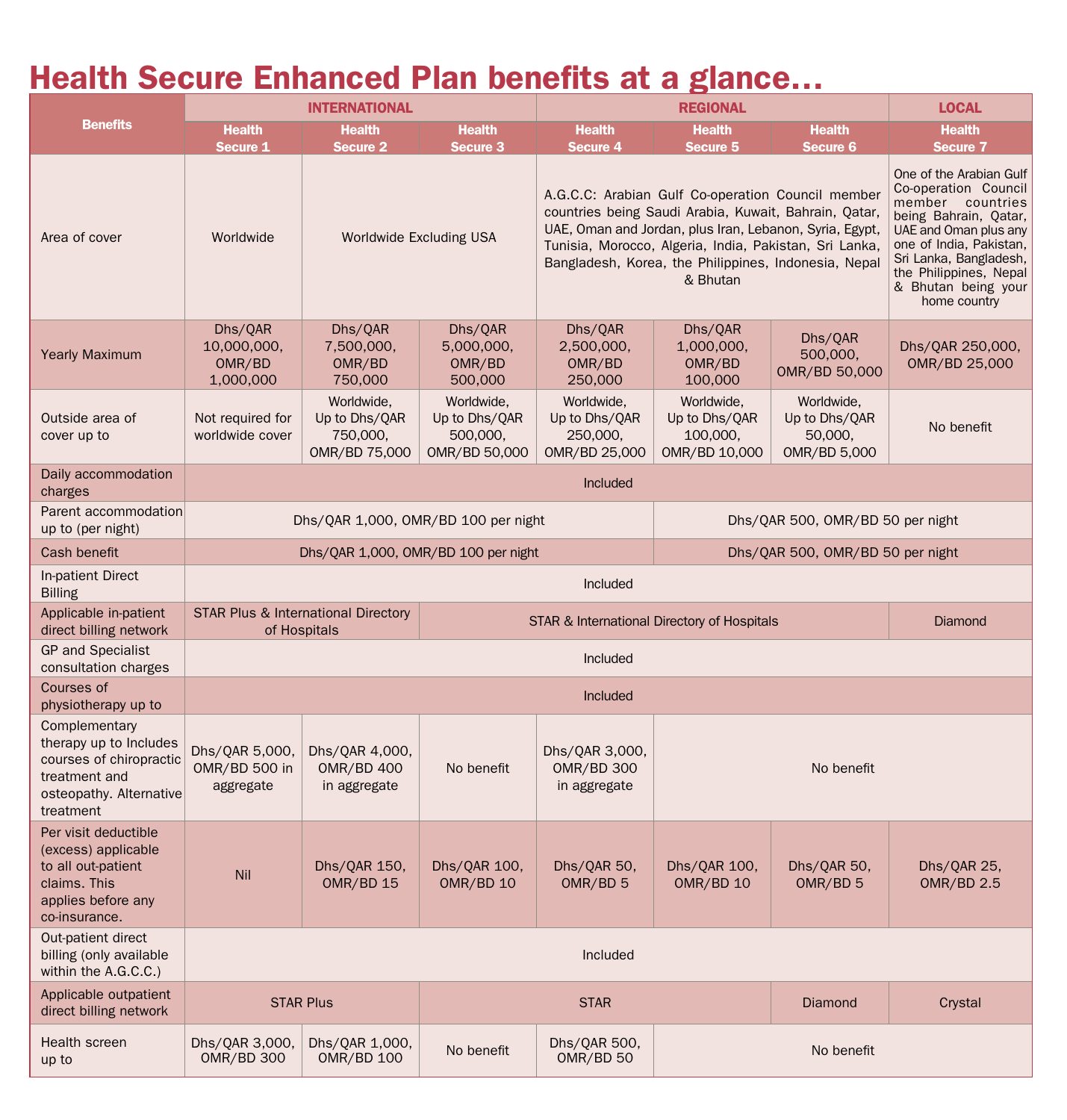|                                                                                                      | <b>INTERNATIONAL</b>                                                                                                            |                                                                                                                                |                                                                                          | <b>REGIONAL</b>                                                                                                                |                                                                                              |                                                                                              | <b>LOCAL</b>                                                                                 |  |
|------------------------------------------------------------------------------------------------------|---------------------------------------------------------------------------------------------------------------------------------|--------------------------------------------------------------------------------------------------------------------------------|------------------------------------------------------------------------------------------|--------------------------------------------------------------------------------------------------------------------------------|----------------------------------------------------------------------------------------------|----------------------------------------------------------------------------------------------|----------------------------------------------------------------------------------------------|--|
| <b>Benefits</b>                                                                                      | <b>Health</b><br>Secure 1                                                                                                       | <b>Health</b><br>Secure <sub>2</sub>                                                                                           | <b>Health</b><br><b>Secure 3</b>                                                         | <b>Health</b><br><b>Secure 4</b>                                                                                               | <b>Health</b><br><b>Secure 5</b>                                                             | <b>Health</b><br><b>Secure 6</b>                                                             | <b>Health</b><br><b>Secure 7</b>                                                             |  |
| Pre-existing conditions<br>(including preexisting<br>chronic conditions)<br>up to                    | Dhs/QAR 25,000,<br>OMR/BD 2,500                                                                                                 | Dhs/QAR 15,000,<br>OMR/BD 1,500                                                                                                | Dhs/QAR 15,000,<br>OMR/BD 1,500                                                          | Dhs/QAR 10,000,<br>OMR/BD 1,000                                                                                                | Dhs/QAR 5,000,<br><b>OMR/BD 500</b>                                                          | Dhs/QAR 5,000,<br><b>OMR/BD 500</b>                                                          | Dhs/QAR 2,500,<br><b>OMR/BD 250</b>                                                          |  |
| Non pre-existing<br>chronic conditions.<br>arising and diagnosed<br>after policy inception,<br>up to | Dhs/QAR<br>100,000,<br>OMR/BD 10,000                                                                                            | Dhs/QAR<br>75,000,<br>OMR/BD 7,500                                                                                             | Dhs/QAR<br>50,000,<br>OMR/BD 5,000                                                       | OMR/BD 2,500                                                                                                                   | Dhs/QAR 25,000, Dhs/QAR 15,000,<br>OMR/BD 1,500                                              | Dhs/QAR 10,000,<br>OMR/BD 1,000                                                              | Dhs/QAR 5,000,<br><b>OMR/BD 500</b>                                                          |  |
| Oral and maxillofacial<br>surgery                                                                    |                                                                                                                                 |                                                                                                                                |                                                                                          | Included                                                                                                                       |                                                                                              |                                                                                              |                                                                                              |  |
| Nursing at home                                                                                      |                                                                                                                                 |                                                                                                                                |                                                                                          | Included                                                                                                                       |                                                                                              |                                                                                              |                                                                                              |  |
| Ambulance transport                                                                                  |                                                                                                                                 |                                                                                                                                |                                                                                          | Included                                                                                                                       |                                                                                              |                                                                                              |                                                                                              |  |
| International<br><b>Emergency Medical</b><br>Assistance                                              |                                                                                                                                 |                                                                                                                                |                                                                                          | Included                                                                                                                       |                                                                                              |                                                                                              | No benefit                                                                                   |  |
| Psychiatric<br>treatment up to                                                                       | Dhs/QAR 15,000,<br>OMR/BD 1,500<br>(A co-insurance<br>of 30% applies<br>to this benefit.)                                       | Dhs/QAR 10,000,<br>OMR/BD 1,000<br>(A coinsurance<br>of 30% applies<br>to this benefit.)                                       | Dhs/QAR 10,000,<br>OMR/BD 1,000<br>(A coinsurance<br>of 30% applies<br>to this benefit.) | Dhs/QAR 5,000,<br><b>OMR/BD 500</b><br>(A coinsurance<br>of 30% applies<br>to this benefit.)                                   | Dhs/QAR 5,000,<br><b>OMR/BD 500</b><br>(A coinsurance<br>of 30% applies<br>to this benefit.) | Dhs/QAR 5,000,<br><b>OMR/BD 500</b><br>(A coinsurance<br>of 30% applies<br>to this benefit.) | Dhs/QAR 5,000,<br><b>OMR/BD 500</b><br>(A coinsurance<br>of 30% applies<br>to this benefit.) |  |
| Accidental damage<br>to teeth                                                                        | Included                                                                                                                        |                                                                                                                                |                                                                                          |                                                                                                                                |                                                                                              |                                                                                              |                                                                                              |  |
| Pre and post-natal<br>complications                                                                  | Included $-12$ month waiting period                                                                                             |                                                                                                                                |                                                                                          |                                                                                                                                |                                                                                              |                                                                                              |                                                                                              |  |
| Normal Pregnancy,<br>Childbirth (Delivery)<br>and medically<br>necessary Caesarean<br>section up to  | Dhs/QAR 50,000,<br>OMR/BD 5,000<br>12 Month<br><b>Waiting period</b>                                                            | Dhs/QAR 40,000,<br>OMR/BD 4,000<br>12 Month<br><b>Waiting period</b>                                                           | Dhs/QAR 25,000,<br>OMR/BD 2,500<br>12 Month<br><b>Waiting period</b>                     | Dhs/QAR 25,000,<br>OMR/BD 2,500<br>12 Month<br><b>Waiting period</b>                                                           | Dhs/QAR 15,000,<br>OMR/BD 1,500<br>12 Month<br><b>Waiting period</b>                         | Dhs/QAR 15,000,<br>OMR/BD 1,500<br>12 Month<br><b>Waiting period</b>                         | No benefit                                                                                   |  |
| Vaccinations for<br>children up to                                                                   | Dhs/QAR 3,000,<br><b>OMR/BD 300</b><br>Age: 6 years                                                                             | Dhs/QAR 2,000,<br><b>OMR/BD 200</b><br>Age: 6 years                                                                            | Dhs/QAR 1,000,<br><b>OMR/BD 100</b><br>Age: 6 years                                      | Dhs/QAR 1,000,<br><b>OMR/BD 100</b><br>Age: 6 years                                                                            |                                                                                              |                                                                                              |                                                                                              |  |
| <b>Routine Dental</b><br>Care up to                                                                  | Dhs/QAR 5,000,<br><b>OMR/BD 500</b><br>9 month<br><b>Waiting period</b><br>A co-insurance of<br>20% applies to<br>this benefit. | Dhs/QAR 4,000,<br><b>OMR/BD 400</b><br>9 month<br><b>Waiting period</b><br>A coinsurance<br>of 20% applies<br>to this benefit. | No benefit                                                                               | Dhs/QAR 3,000,<br><b>OMR/BD 300</b><br>9 month<br><b>Waiting period</b><br>A coinsurance<br>of 20% applies<br>to this benefit. | No benefit                                                                                   |                                                                                              |                                                                                              |  |
| Ancillary<br>equipment                                                                               | Dhs/QAR 1000,<br><b>OMR/BD 100</b>                                                                                              | Dhs/QAR 500,<br>OMR/BD 50                                                                                                      | Dhs/QAR 500,<br>OMR/BD 50                                                                | Dhs/QAR 500,<br>OMR/BD 50                                                                                                      | Dhs/QAR 500,<br>No benefit<br>OMR/BD 50                                                      |                                                                                              |                                                                                              |  |
| Wellbeing                                                                                            | Included                                                                                                                        |                                                                                                                                |                                                                                          |                                                                                                                                | No benefit                                                                                   |                                                                                              |                                                                                              |  |
| <b>Personal Accident</b>                                                                             | Dhs/QAR<br>150,000,<br>OMR/BD 15,000                                                                                            | Dhs/QAR<br>125,000,<br>OMR/BD 12,500                                                                                           | Dhs/QAR<br>100,000,<br>OMR/BD 10,000                                                     | Dhs/QAR<br>75,000,<br>OMR/BD 7,500                                                                                             | Dhs/QAR<br>50,000,<br>OMR/BD 5,000                                                           | Dhs/QAR<br>40,000,<br>OMR/BD 4,000                                                           | Dhs/QAR<br>25,000,<br>OMR/BD 2,500                                                           |  |